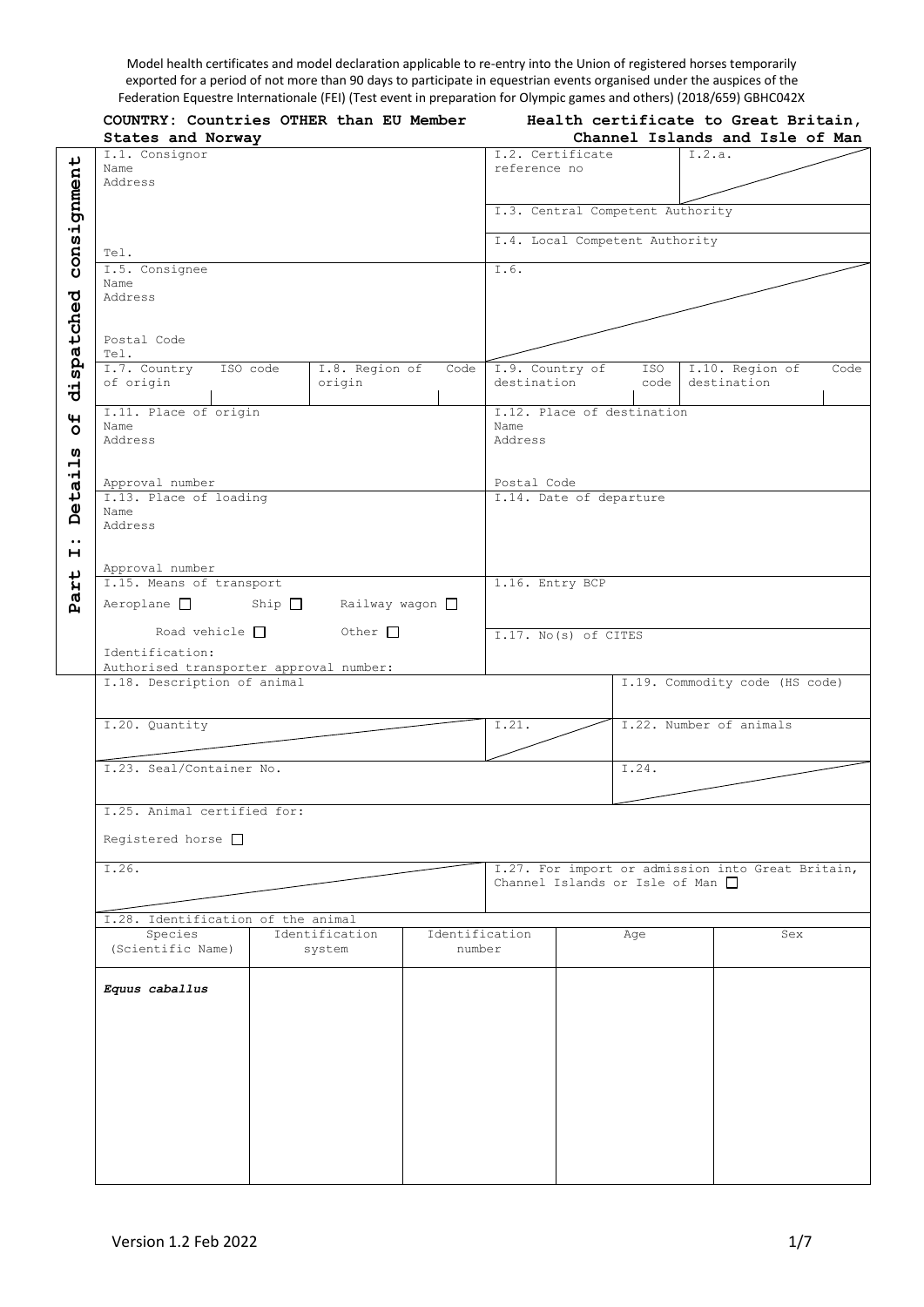**COUNTRY: Countries OTHER than EU Member States and Norway**

|  | Re-entry after temporary export of not more than |  |  |         |
|--|--------------------------------------------------|--|--|---------|
|  |                                                  |  |  | 90 days |

|         | II. Health information |                                          | II.a. Certificate                                                                                                                                                                                                                                                                                                                                                                                         | II.b |
|---------|------------------------|------------------------------------------|-----------------------------------------------------------------------------------------------------------------------------------------------------------------------------------------------------------------------------------------------------------------------------------------------------------------------------------------------------------------------------------------------------------|------|
|         |                        |                                          | reference no                                                                                                                                                                                                                                                                                                                                                                                              |      |
|         |                        |                                          |                                                                                                                                                                                                                                                                                                                                                                                                           |      |
| II.     |                        | Attestation of animal health and welfare |                                                                                                                                                                                                                                                                                                                                                                                                           |      |
|         |                        |                                          |                                                                                                                                                                                                                                                                                                                                                                                                           |      |
|         |                        |                                          | I, the undersigned official veterinarian, hereby certify, that the animal described in Box I.28.:                                                                                                                                                                                                                                                                                                         |      |
|         |                        | (EU) 2018/659;                           | is a registered horse as defined in Article 2(c) of Commission Implementing Regulation                                                                                                                                                                                                                                                                                                                    |      |
|         |                        | signs of ectoparasite infestation;       | was examined today <sup>(1)</sup> and found free of clinical signs of diseases and of obvious                                                                                                                                                                                                                                                                                                             |      |
|         |                        | disease eradication;                     | is not intended for slaughter under a national programme of infectious or contagious                                                                                                                                                                                                                                                                                                                      |      |
|         |                        |                                          | meets the requirements attested in points II.1. to II.3. of this certificate;                                                                                                                                                                                                                                                                                                                             |      |
|         |                        | representative of the owner.             | is accompanied by the written declaration, signed by the owner of the horse, or the                                                                                                                                                                                                                                                                                                                       |      |
| II.1.   |                        | holding of dispatch                      | Attestation on third country or pan of the territory of third country and                                                                                                                                                                                                                                                                                                                                 |      |
| II.1.1. |                        |                                          | country or part of the territory of a country), a country or part of the<br>territory of a country which on the date of issuing this certificate has the                                                                                                                                                                                                                                                  |      |
| II.1.2. |                        | stomatitis, rabies and anthrax;          | in the country of dispatch the following diseases are compulsorily notifiable:<br>African horse sickness, dourine (Trypanosoma equiperdum), qlanders<br>(Burkholderia mallel), equine encephalomyelitis (of all types including<br>Venezuelan equine encephalomyelitis), equine infectious anaemia, vesicular                                                                                             |      |
| II.1.3. |                        |                                          | the animal is dispatched from a country or part of the territory of a country:                                                                                                                                                                                                                                                                                                                            |      |
|         | a)                     | prior to the date of dispatch;           | which is considered free from African horse sickness in accordance with<br>Directive 2009/156/EC and in which there has been no clinical, serological (in<br>unvaccinated equidae) or epidemiological evidence of African horse sickness<br>during the period of 2 years prior to the date of dispatch and in which there<br>have been no vaccinations against the disease during the period of 12 months |      |
|         | b)                     |                                          | in which Venezuelan equine encephalomyelitis has not occurred during the period<br>of 2 years prior to the date of dispatch;                                                                                                                                                                                                                                                                              |      |
|         | $\circ$ )<br>d)        | date of dispatch;                        | in which dourine has not occurred during the period of 6 months prior to the<br>in which glanders has not occurred during the period of 6 months prior to the                                                                                                                                                                                                                                             |      |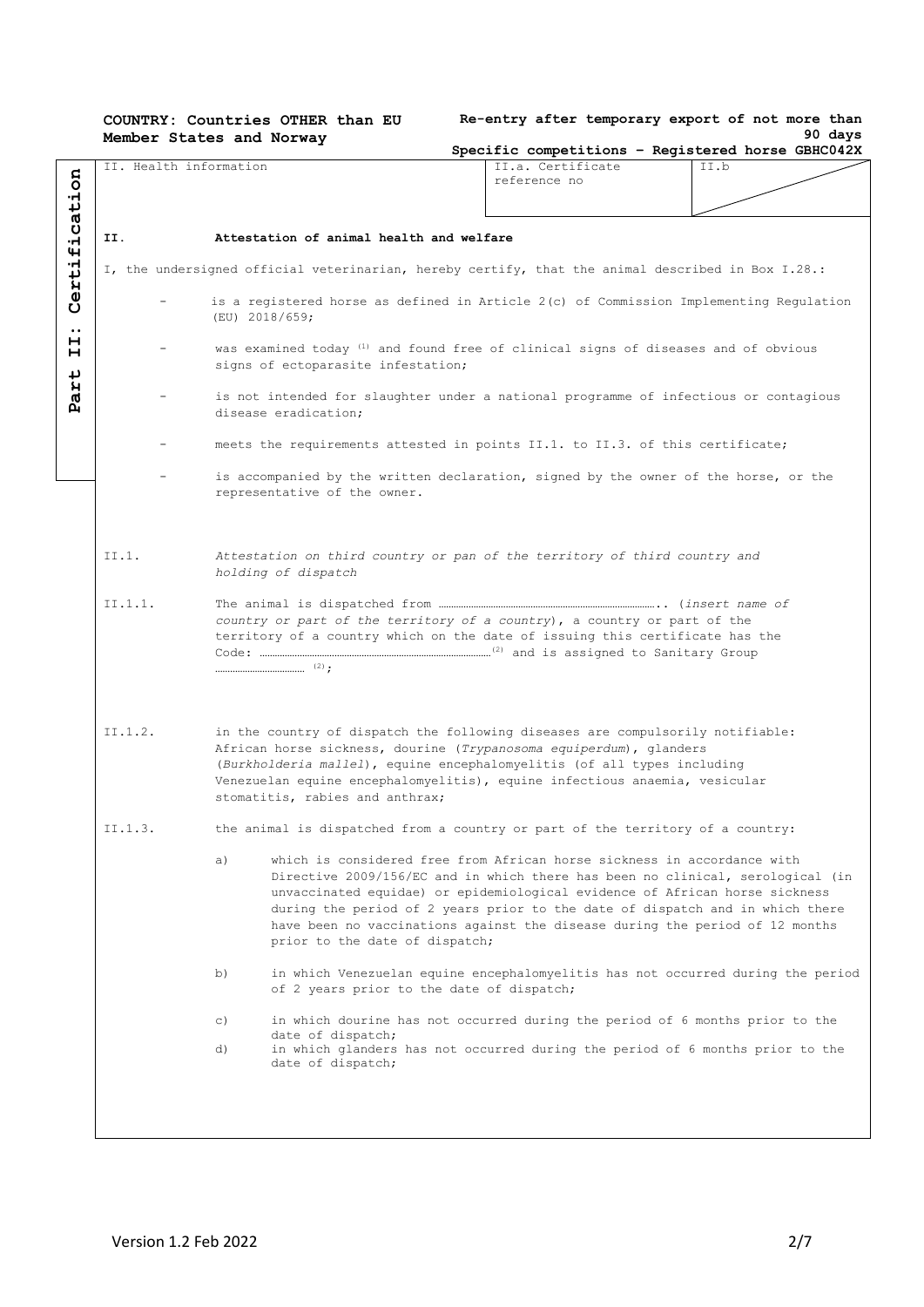| COUNTRY: Countries OTHER than EU<br>Member States and Norway |                                                                                                                 | Re-entry after temporary export of not more than                                                                                                                                                                                                                                                                                           | 90 days |
|--------------------------------------------------------------|-----------------------------------------------------------------------------------------------------------------|--------------------------------------------------------------------------------------------------------------------------------------------------------------------------------------------------------------------------------------------------------------------------------------------------------------------------------------------|---------|
|                                                              |                                                                                                                 | Specific competitions - Registered horse GBHC042X                                                                                                                                                                                                                                                                                          |         |
| II. Health information                                       |                                                                                                                 | II.a. Certificate<br>reference no                                                                                                                                                                                                                                                                                                          | II.b    |
|                                                              |                                                                                                                 |                                                                                                                                                                                                                                                                                                                                            |         |
| II. 1.4.                                                     |                                                                                                                 | the animal does not come from a holding, and to the best of my knowledge for the time<br>periods referred to in points II.1.4.1. to II.1.4.7. was not in contact with animals<br>from holdings, which were subject to prohibition orders for the reasons referred to in                                                                    |         |
|                                                              | points II.1.4.1. to II.1.4.7. and which last for:                                                               |                                                                                                                                                                                                                                                                                                                                            |         |
| $(4)$ either<br>$(4)$ and/or                                 | infected with Trypanosoma equiperdum; ]                                                                         | $^{(3)}$ [II. 1.4.1. in the case of equidae suspected of having contracted dourine,<br>[6 months beginning on the date of the last actual or possible<br>contact with an animal suspected of having contracted dourine or                                                                                                                  |         |
| $(4)$ and/or                                                 | species have been slaughtered; ]]                                                                               | [in the case of a stallion, until the animal is castrated;]<br>[30 days following the date of completion of the cleansing and<br>disinfection of the premises after all animals of susceptible                                                                                                                                             |         |
| $(3)$ [II. 1.4.2. in the case of glanders,<br>$(4)$ either   |                                                                                                                 | [6 months beginning on the day on which the equidae<br>suffering from the disease or subjected with positive results to<br>a test for the detection of the causative pathogen Burkholderia<br>mallei or antibodies to that pathogen, were killed and                                                                                       |         |
| $(4)$ and/or                                                 | destroyed;]<br>species have been killed and destroyed; ]]                                                       | [30 days following the date of completion of the cleansing and<br>disinfection of the premises after all animals of susceptible                                                                                                                                                                                                            |         |
| II.1.4.3.<br>$(4)$ either                                    | from the disease have been slaughtered; ]                                                                       | in the case of equine encephalomyelitis of any type,<br>[6 months beginning on the day on which the equidae suffering                                                                                                                                                                                                                      |         |
| $(4)$ and/or                                                 |                                                                                                                 | [6 months beginning on the day on which the equidae infected<br>with the virus causing West Nile Fever, Eastern equine<br>encephalomyelitis or Western equine encephalomyelitis have died,<br>been removed from the holding or fully recovered; ]                                                                                          |         |
| $(4)$ and/or                                                 | species have been slaughtered; ]                                                                                | [30 days following the date of completion of the cleansing and<br>disinfection of the premises after all animals of susceptible                                                                                                                                                                                                            |         |
| II.1.4.4.                                                    |                                                                                                                 | in the case of equine infectious anaemia, until the date on which, the<br>infected animals having been slaughtered, the remaining equine animals<br>on the holding have shown a negative reaction in an agar gel<br>immunodiffusion test (AGID or Coggins test) carried out on blood<br>samples collected on two occasions 3 months apart; |         |
| II.1.4.5.<br>$(4)$ either<br>$(4)$ and/or                    | in the case of vesicular stomatitis,<br>[6 months following the last case;]<br>species have been slaughtered; ] | [30 days following the date of completion of the cleansing and<br>disinfection of the premises after all animals of susceptible                                                                                                                                                                                                            |         |
| II.1.4.6.                                                    |                                                                                                                 | in the case of rabies, 30 days following the last case and the date of<br>completion of the cleansing and disinfection of the premises;                                                                                                                                                                                                    |         |
| II.1.4.7.                                                    |                                                                                                                 | in the case of anthrax, 15 days following the last case and the date of<br>completion of the cleansing and disinfection of the premises;                                                                                                                                                                                                   |         |
| II.1.5.                                                      | of an infectious or contagious disease.                                                                         | to the best of my knowledge, during the period of 15 days prior to the date of<br>dispatch the animal has not been in contact with equidae infected or suspected                                                                                                                                                                           |         |
|                                                              |                                                                                                                 |                                                                                                                                                                                                                                                                                                                                            |         |
|                                                              |                                                                                                                 |                                                                                                                                                                                                                                                                                                                                            |         |
|                                                              |                                                                                                                 |                                                                                                                                                                                                                                                                                                                                            |         |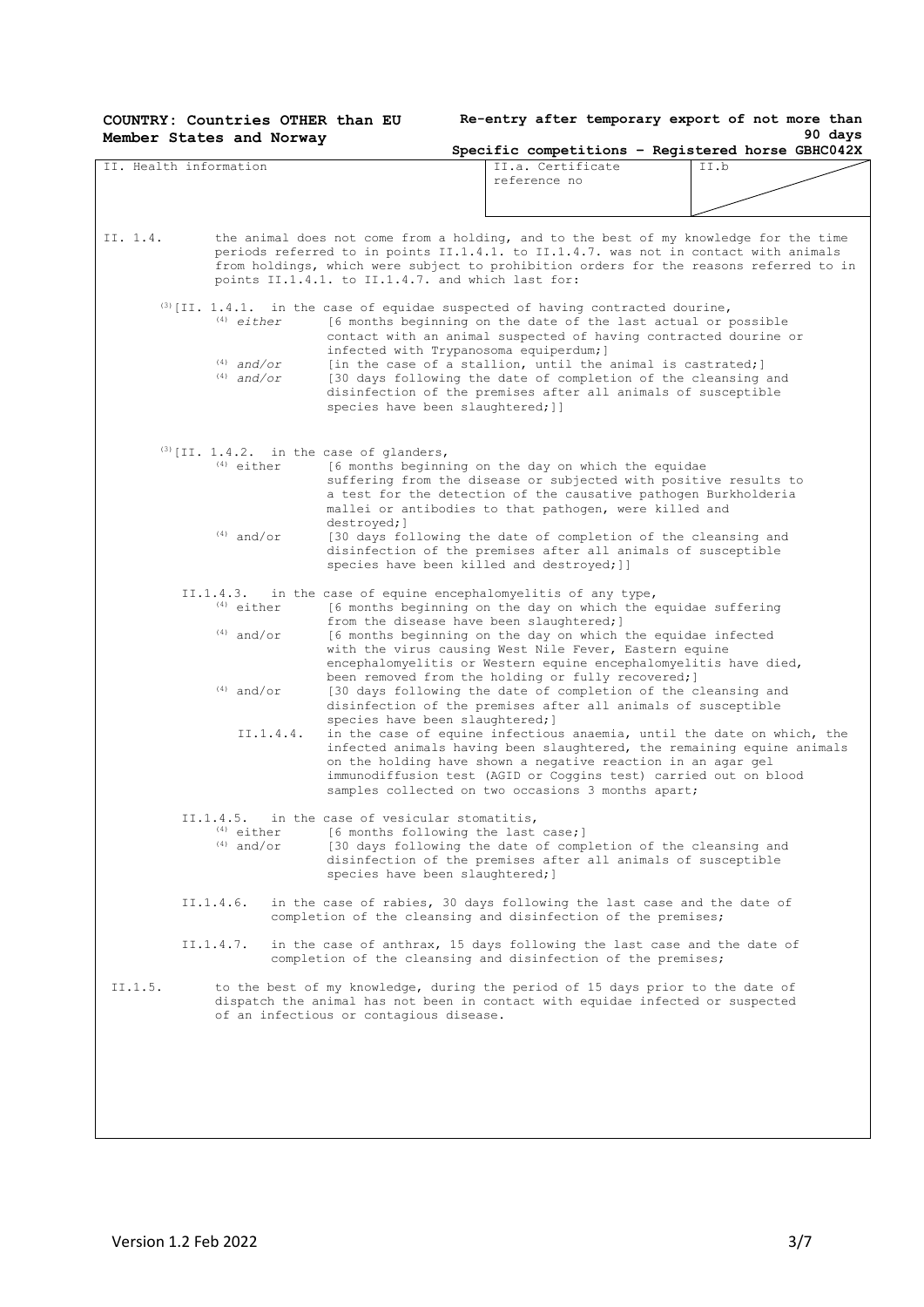|                        | COUNTRY: Countries OTHER than EU<br>Member States and Norway   |                                                   |                                                                                                                                                                                                                                                                                                                                                                                                                                                                         | Re-entry after temporary export of not more than<br>90 days                                                                                                     |  |
|------------------------|----------------------------------------------------------------|---------------------------------------------------|-------------------------------------------------------------------------------------------------------------------------------------------------------------------------------------------------------------------------------------------------------------------------------------------------------------------------------------------------------------------------------------------------------------------------------------------------------------------------|-----------------------------------------------------------------------------------------------------------------------------------------------------------------|--|
|                        |                                                                |                                                   |                                                                                                                                                                                                                                                                                                                                                                                                                                                                         | Specific competitions - Registered horse GBHC042X                                                                                                               |  |
| II. Health information |                                                                |                                                   | II.a. Certificate<br>reference no                                                                                                                                                                                                                                                                                                                                                                                                                                       | II.b                                                                                                                                                            |  |
| II.2.                  |                                                                | Attestation of residence and pre-export isolation |                                                                                                                                                                                                                                                                                                                                                                                                                                                                         |                                                                                                                                                                 |  |
| II.2.1.                |                                                                |                                                   | The animal was imported into the country or part of the territory of the                                                                                                                                                                                                                                                                                                                                                                                                |                                                                                                                                                                 |  |
|                        | $^{(4)}$ either<br>Islands and the Isle of Man); l<br>$(4)$ or |                                                   | [from a country or part of the territory of a country                                                                                                                                                                                                                                                                                                                                                                                                                   | [directly from Great Britain (GB), the Channel Islands and the Isle of<br>Man (references to Great Britain in this certificate includes import into the Channel |  |
|                        |                                                                |                                                   |                                                                                                                                                                                                                                                                                                                                                                                                                                                                         | conditions at least as strict as those set out in this certificate;                                                                                             |  |
| II.2.2.                | the animal exited from GB<br>$(4)$ either<br>Tour              |                                                   | [less than 30 days ago, and since exit from GB was never<br>in a country, or part of the territory of a country $(1)$ other<br>than those of the same Sanitary Group, and resident on holdings<br>under veterinary supervision, accommodated in separated stables<br>without coming into contact with equidae of lower health status<br>except during competition and has taken part in or was stabled<br>together with horses participating in the LG Global Champions |                                                                                                                                                                 |  |
|                        |                                                                | $(4)$ either                                      |                                                                                                                                                                                                                                                                                                                                                                                                                                                                         | [in the Metropolitan area of Mexico City, Mexico;]]                                                                                                             |  |
|                        |                                                                | $(4)$ and/or                                      | [in Miami, Unites States of America;]                                                                                                                                                                                                                                                                                                                                                                                                                                   |                                                                                                                                                                 |  |
|                        |                                                                | $(4)$ or                                          | [in Shanghai, China;]]                                                                                                                                                                                                                                                                                                                                                                                                                                                  |                                                                                                                                                                 |  |
|                        | $(4)$ $\sigma r$                                               | together with horses participating in             | [less than 60 days ago, and since exit from GB was never<br>in a country, or part of the territory of a country $(1)$ other<br>than those of the same Sanitary Group, and resident on holdings<br>under veterinary supervision, accommodated in separated stables<br>without coming into contact with equidae of lower health status<br>except during competition and has taken part in or was stabled                                                                  |                                                                                                                                                                 |  |
|                        |                                                                | $(3)$ either                                      | [the Asian Games in                                                                                                                                                                                                                                                                                                                                                                                                                                                     |                                                                                                                                                                 |  |
|                        |                                                                |                                                   |                                                                                                                                                                                                                                                                                                                                                                                                                                                                         |                                                                                                                                                                 |  |
|                        |                                                                | $(3)$ or                                          | [the American Games in                                                                                                                                                                                                                                                                                                                                                                                                                                                  |                                                                                                                                                                 |  |
|                        |                                                                |                                                   |                                                                                                                                                                                                                                                                                                                                                                                                                                                                         |                                                                                                                                                                 |  |
|                        |                                                                | $(3)$ or                                          |                                                                                                                                                                                                                                                                                                                                                                                                                                                                         | [the Endurance World Cup in United Arab Emirates.]]                                                                                                             |  |
|                        |                                                                |                                                   |                                                                                                                                                                                                                                                                                                                                                                                                                                                                         |                                                                                                                                                                 |  |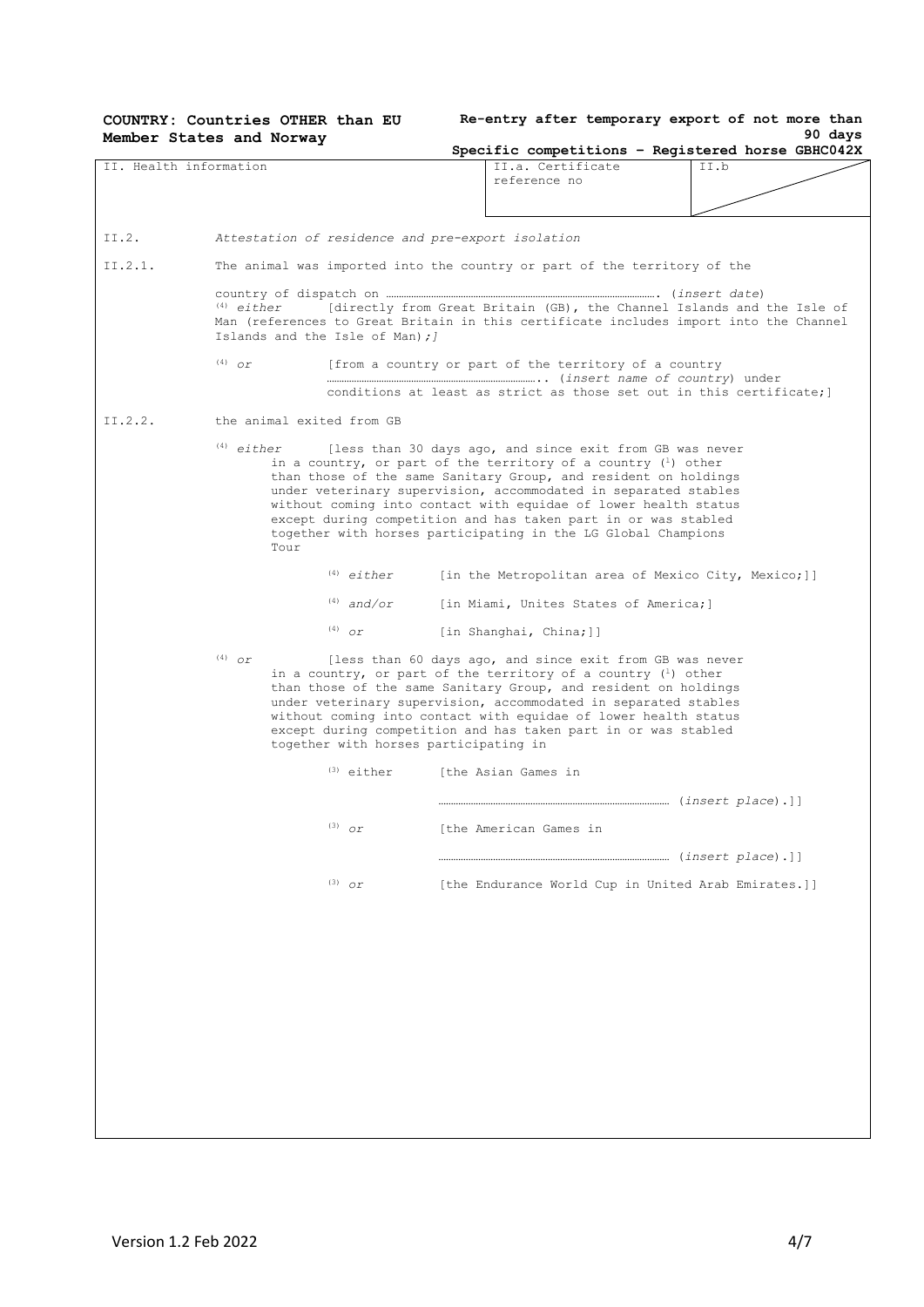|                        | COUNTRY: Countries OTHER than EU<br>Member States and Norway                                                                                                                                                                                                                                                                                                                                                                                                                      |           |                                                                                                                                                                                                                                                                                                                                                                                                                                                                                       | Re-entry after temporary export of not more than<br>90 days |
|------------------------|-----------------------------------------------------------------------------------------------------------------------------------------------------------------------------------------------------------------------------------------------------------------------------------------------------------------------------------------------------------------------------------------------------------------------------------------------------------------------------------|-----------|---------------------------------------------------------------------------------------------------------------------------------------------------------------------------------------------------------------------------------------------------------------------------------------------------------------------------------------------------------------------------------------------------------------------------------------------------------------------------------------|-------------------------------------------------------------|
|                        |                                                                                                                                                                                                                                                                                                                                                                                                                                                                                   |           |                                                                                                                                                                                                                                                                                                                                                                                                                                                                                       | Specific competitions - Registered horse GBHC042X           |
| II. Health information |                                                                                                                                                                                                                                                                                                                                                                                                                                                                                   |           | II.a. Certificate<br>reference no                                                                                                                                                                                                                                                                                                                                                                                                                                                     | II.b                                                        |
|                        |                                                                                                                                                                                                                                                                                                                                                                                                                                                                                   |           |                                                                                                                                                                                                                                                                                                                                                                                                                                                                                       |                                                             |
|                        |                                                                                                                                                                                                                                                                                                                                                                                                                                                                                   |           |                                                                                                                                                                                                                                                                                                                                                                                                                                                                                       |                                                             |
|                        |                                                                                                                                                                                                                                                                                                                                                                                                                                                                                   |           |                                                                                                                                                                                                                                                                                                                                                                                                                                                                                       |                                                             |
|                        | $(4)$ or<br>stabled together with horses participating in                                                                                                                                                                                                                                                                                                                                                                                                                         |           | [less than 90 days ago, and since exit from GB or an EU Member State<br>was never in another country than that of the country of dispatch, unless a<br>country or part of the territory of a country $(1)$ of the same Sanitary Group or<br>an EU Member State, and resident on holdings under veterinary supervision,<br>accommodated in separated stables without coming into contact with equidae of<br>lower health status except during competition and has taken part in or was |                                                             |
|                        | $(4)$ either                                                                                                                                                                                                                                                                                                                                                                                                                                                                      |           | [the Test event for the Olympic Games in                                                                                                                                                                                                                                                                                                                                                                                                                                              |                                                             |
|                        |                                                                                                                                                                                                                                                                                                                                                                                                                                                                                   |           |                                                                                                                                                                                                                                                                                                                                                                                                                                                                                       |                                                             |
|                        |                                                                                                                                                                                                                                                                                                                                                                                                                                                                                   |           |                                                                                                                                                                                                                                                                                                                                                                                                                                                                                       |                                                             |
|                        | $(4)$ or                                                                                                                                                                                                                                                                                                                                                                                                                                                                          |           | [the Olympic Games in                                                                                                                                                                                                                                                                                                                                                                                                                                                                 |                                                             |
|                        |                                                                                                                                                                                                                                                                                                                                                                                                                                                                                   |           |                                                                                                                                                                                                                                                                                                                                                                                                                                                                                       |                                                             |
|                        | $(4)$ or                                                                                                                                                                                                                                                                                                                                                                                                                                                                          |           | [the Paralympics in                                                                                                                                                                                                                                                                                                                                                                                                                                                                   |                                                             |
|                        |                                                                                                                                                                                                                                                                                                                                                                                                                                                                                   |           |                                                                                                                                                                                                                                                                                                                                                                                                                                                                                       |                                                             |
|                        |                                                                                                                                                                                                                                                                                                                                                                                                                                                                                   |           |                                                                                                                                                                                                                                                                                                                                                                                                                                                                                       |                                                             |
|                        | $(4)$ Or                                                                                                                                                                                                                                                                                                                                                                                                                                                                          |           | [the World Equestrian Games / World Championships in                                                                                                                                                                                                                                                                                                                                                                                                                                  |                                                             |
|                        |                                                                                                                                                                                                                                                                                                                                                                                                                                                                                   |           |                                                                                                                                                                                                                                                                                                                                                                                                                                                                                       |                                                             |
|                        | $(4)$ Or                                                                                                                                                                                                                                                                                                                                                                                                                                                                          | League.]] | [the United Arab Emirates International Show Jumping                                                                                                                                                                                                                                                                                                                                                                                                                                  |                                                             |
| II.3.                  | Attestation of animal welfare                                                                                                                                                                                                                                                                                                                                                                                                                                                     |           |                                                                                                                                                                                                                                                                                                                                                                                                                                                                                       |                                                             |
|                        | The animal described in Box I.28. was examined today $(1)$ and found fit to be<br>transported on the intended journey and arrangements were made to protect its<br>health and well-being effectively at all stages of the journey.                                                                                                                                                                                                                                                |           |                                                                                                                                                                                                                                                                                                                                                                                                                                                                                       |                                                             |
| <b>Notes</b>           |                                                                                                                                                                                                                                                                                                                                                                                                                                                                                   |           |                                                                                                                                                                                                                                                                                                                                                                                                                                                                                       |                                                             |
|                        | References to European Union legislation within this certificate are references to direct EU<br>legislation which has been retained in Great Britain (retained EU law as defined in the European<br>Union (Withdrawal) Act 2018).                                                                                                                                                                                                                                                 |           |                                                                                                                                                                                                                                                                                                                                                                                                                                                                                       |                                                             |
|                        | References to Great Britain in this certificate include Channel Islands and Isle of Man.                                                                                                                                                                                                                                                                                                                                                                                          |           |                                                                                                                                                                                                                                                                                                                                                                                                                                                                                       |                                                             |
| Part I:                |                                                                                                                                                                                                                                                                                                                                                                                                                                                                                   |           |                                                                                                                                                                                                                                                                                                                                                                                                                                                                                       |                                                             |
| Box $I.8.:$            | Provide the code of the country or part of the territory of the country as<br>appearing in column 3 of Annex I to Commission Implementing Regulation (EU)<br>2018/659.                                                                                                                                                                                                                                                                                                            |           |                                                                                                                                                                                                                                                                                                                                                                                                                                                                                       |                                                             |
| Box I.15.:             | Registration number (railway wagons or container and lorries), flight number<br>(aircraft) or name (ship) and any other relevant information is to be provided. In<br>case of unloading and reloading, the consignor must inform the Border Inspection<br>Post of entry into GB.                                                                                                                                                                                                  |           |                                                                                                                                                                                                                                                                                                                                                                                                                                                                                       |                                                             |
| Box I.23.:             | The container number and the seal number (if applicable) should be included.                                                                                                                                                                                                                                                                                                                                                                                                      |           |                                                                                                                                                                                                                                                                                                                                                                                                                                                                                       |                                                             |
| Box I.28.:             | Identification system: The animal must bear an individual identifier which<br>permits linking the animal to the identification document as defined in Article<br>2(b) of Commission Implementing Regulation (EU) 2018/659. Specify the<br>identification system (such as ear tag, tattoo, brand, transponder) and the<br>anatomic place used on the animal. The number of the accompanying passport must<br>be stated and the name of the competent authority which validated it. |           |                                                                                                                                                                                                                                                                                                                                                                                                                                                                                       |                                                             |
|                        | Age: Date of birth (dd/mm/yyyy).                                                                                                                                                                                                                                                                                                                                                                                                                                                  |           |                                                                                                                                                                                                                                                                                                                                                                                                                                                                                       |                                                             |

*Sex* ( $M = male$ ,  $F = female$ ,  $C = castrated$ ).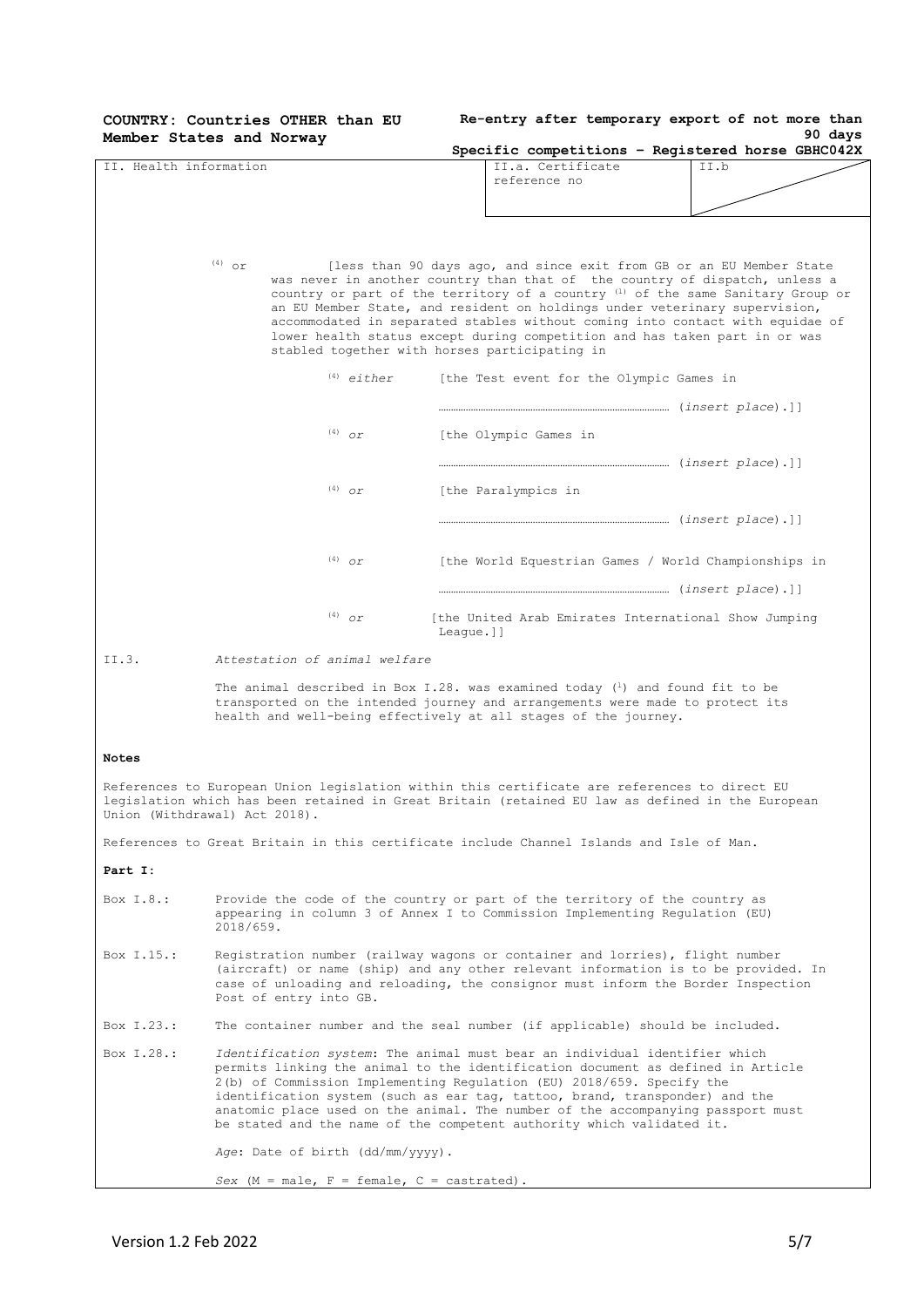| COUNTRY: Countries OTHER than EU |  |  |  |  |
|----------------------------------|--|--|--|--|
| Member States and Norway         |  |  |  |  |

**Re-entry after temporary export of not more than 90 days**

|                        | $r$ and $r$ is the contract $\frac{1}{r}$                                                                                                                                                                                                                                                                                                                                                                                                                                    | Specific competitions - Registered horse GBHC042X |            |  |  |
|------------------------|------------------------------------------------------------------------------------------------------------------------------------------------------------------------------------------------------------------------------------------------------------------------------------------------------------------------------------------------------------------------------------------------------------------------------------------------------------------------------|---------------------------------------------------|------------|--|--|
| II. Health information |                                                                                                                                                                                                                                                                                                                                                                                                                                                                              | II.a. Certificate reference no                    | II.b       |  |  |
|                        |                                                                                                                                                                                                                                                                                                                                                                                                                                                                              |                                                   |            |  |  |
| Part II:               |                                                                                                                                                                                                                                                                                                                                                                                                                                                                              |                                                   |            |  |  |
| $(\perp)$              | The certificate must be issued on the day of loading or on the last working day before<br>loading of the animal for dispatch to GB.                                                                                                                                                                                                                                                                                                                                          |                                                   |            |  |  |
|                        | The re-entry after temporary export of this registered horse shall not be allowed when the<br>animal was loaded either prior to the date of authorisation for re-entry into GB from the<br>respective country or the part of the territory of the country referred to in point<br>II.1.1., or during a period where restrictive measures have been adopted by GB against the<br>entry of equidae from this country or this part of the territory of the country of dispatch. |                                                   |            |  |  |
| (2)                    | Code of the country or part of the territory of the country, and the Sanitary Group as<br>appearing in columns 3 and 5 respectively of Annex I to Commission Implementing<br>(EU) 2018/659.                                                                                                                                                                                                                                                                                  |                                                   | Requlation |  |  |
| (3)                    | Delete statement if the attestation in point II.1.3. applies to the entire country of<br>dispatch.                                                                                                                                                                                                                                                                                                                                                                           |                                                   |            |  |  |
| (4)                    | Delete as appropriate.                                                                                                                                                                                                                                                                                                                                                                                                                                                       |                                                   |            |  |  |
|                        | This health certificate shall:                                                                                                                                                                                                                                                                                                                                                                                                                                               |                                                   |            |  |  |
| (a)                    | be drawn up in at least a language understood by the certifying officer and English;                                                                                                                                                                                                                                                                                                                                                                                         |                                                   |            |  |  |
| (b)                    | be made out to a single consignee;                                                                                                                                                                                                                                                                                                                                                                                                                                           |                                                   |            |  |  |
| (c)                    | be signed and stamped in a colour different to the colour of the printing;                                                                                                                                                                                                                                                                                                                                                                                                   |                                                   |            |  |  |
| (d)                    | consist of a single sheet of paper or all sheets of paper required are part of an integrated<br>whole and indivisible by inserting page numbers and total number of pages, and each page shall<br>bear the certificate reference number at the top of the page and those pages are stapled and<br>stamped.                                                                                                                                                                   |                                                   |            |  |  |
|                        |                                                                                                                                                                                                                                                                                                                                                                                                                                                                              |                                                   |            |  |  |
|                        |                                                                                                                                                                                                                                                                                                                                                                                                                                                                              |                                                   |            |  |  |
|                        |                                                                                                                                                                                                                                                                                                                                                                                                                                                                              |                                                   |            |  |  |
|                        |                                                                                                                                                                                                                                                                                                                                                                                                                                                                              |                                                   |            |  |  |
|                        |                                                                                                                                                                                                                                                                                                                                                                                                                                                                              |                                                   |            |  |  |
|                        |                                                                                                                                                                                                                                                                                                                                                                                                                                                                              |                                                   |            |  |  |
|                        |                                                                                                                                                                                                                                                                                                                                                                                                                                                                              |                                                   |            |  |  |
|                        | Official Veterinarian                                                                                                                                                                                                                                                                                                                                                                                                                                                        |                                                   |            |  |  |
|                        | Name (in capital letters):                                                                                                                                                                                                                                                                                                                                                                                                                                                   | Qualification and title:                          |            |  |  |
| Date:                  |                                                                                                                                                                                                                                                                                                                                                                                                                                                                              | Signature:                                        |            |  |  |
| Stamp:                 |                                                                                                                                                                                                                                                                                                                                                                                                                                                                              |                                                   |            |  |  |
|                        |                                                                                                                                                                                                                                                                                                                                                                                                                                                                              |                                                   |            |  |  |
|                        |                                                                                                                                                                                                                                                                                                                                                                                                                                                                              |                                                   |            |  |  |
|                        |                                                                                                                                                                                                                                                                                                                                                                                                                                                                              |                                                   |            |  |  |
|                        |                                                                                                                                                                                                                                                                                                                                                                                                                                                                              |                                                   |            |  |  |
|                        |                                                                                                                                                                                                                                                                                                                                                                                                                                                                              |                                                   |            |  |  |